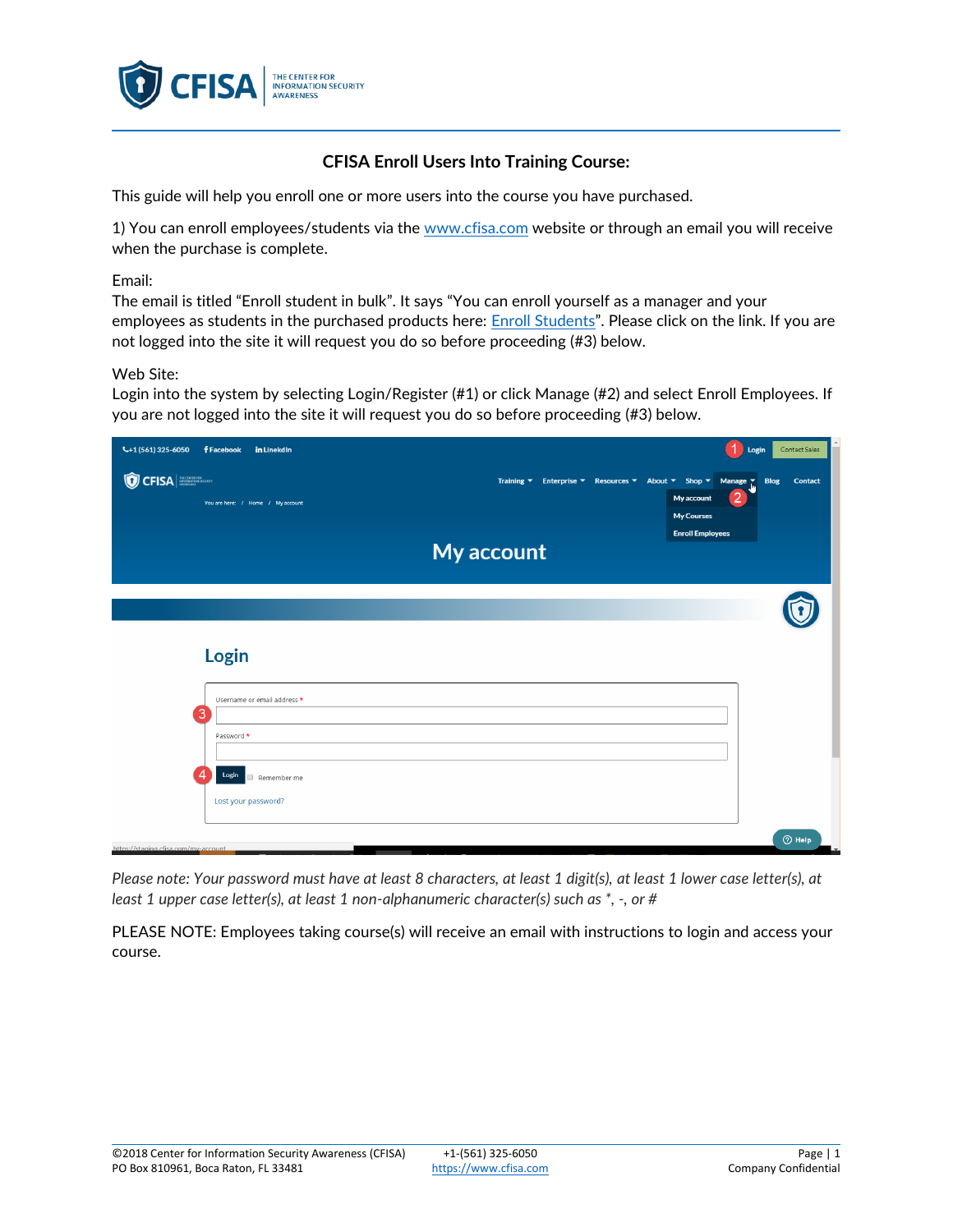

## **CFISA Enroll Users in Bulk or One at a time:**

Once you have logged in you will access the enrollment page. At any time you can select Manage (#2 above) to access the enrollment page.

2) From the pull down list (#5) select the course (#6) in which you would like to enroll students. At any time you can purchase additional seat licenses by selecting Add Quantity (#7)

|               |                     |                                                | <b>Enroll Students</b>    |              |
|---------------|---------------------|------------------------------------------------|---------------------------|--------------|
|               |                     |                                                |                           |              |
|               |                     |                                                |                           |              |
|               |                     |                                                |                           |              |
| Select Group: | Select Group        | 5                                              | <b>Associated Courses</b> | Add Quantity |
|               | <b>Select Group</b> |                                                |                           |              |
|               |                     | CFISA Security Awareness Training Level I (10) | 6                         |              |

3) The enrollment page will allow you to enroll one or more users manually or by uploading CSV file.

IMPORTANT NOTE: We suggest you click on the green "Enroll New User" button (#7) and add yourself to the course so you will be assigned the Non Editing Teacher role (#10) allowing you to access and download course progress and completion reports.

| Select Group:                    |                             | CFISA HIPAA Compliance Training Course (11) | <b>Associated Courses</b> | <b>Add Quantity</b>                   |                                         |
|----------------------------------|-----------------------------|---------------------------------------------|---------------------------|---------------------------------------|-----------------------------------------|
|                                  |                             |                                             |                           |                                       |                                         |
| Number of Seats Available : 11   |                             |                                             |                           |                                       |                                         |
| <b>Enroll New User</b>           | 7                           |                                             |                           |                                       |                                         |
|                                  |                             |                                             |                           |                                       |                                         |
| <b>Enrolled Users: 1</b>         |                             |                                             |                           |                                       |                                         |
| Show                             |                             |                                             |                           |                                       | Search:                                 |
| 10                               | 8<br>$\overline{\mathbf v}$ |                                             |                           |                                       | 9                                       |
| entries                          |                             |                                             |                           |                                       |                                         |
|                                  |                             |                                             |                           |                                       |                                         |
|                                  |                             |                                             |                           | Δ<br>Role                             |                                         |
|                                  | <b>FirstName</b>            | LastName                                    | A<br><b>Email Id</b>      |                                       |                                         |
| ID<br>41<br><b>Stuart</b>        |                             | Rudolph                                     | stuart@cfisa.org          | (10)<br>customer, Non Editing Teacher |                                         |
| ⊕<br>Showing 1 to 1 of 1 entries |                             |                                             |                           |                                       | Previous<br><b>Next</b><br>$\mathbf{1}$ |
|                                  |                             |                                             |                           |                                       | Browse                                  |
|                                  |                             |                                             |                           |                                       |                                         |
| Download Sample CSV 11           |                             | <b>Upload CSV</b>                           | $\boxed{13}$              |                                       |                                         |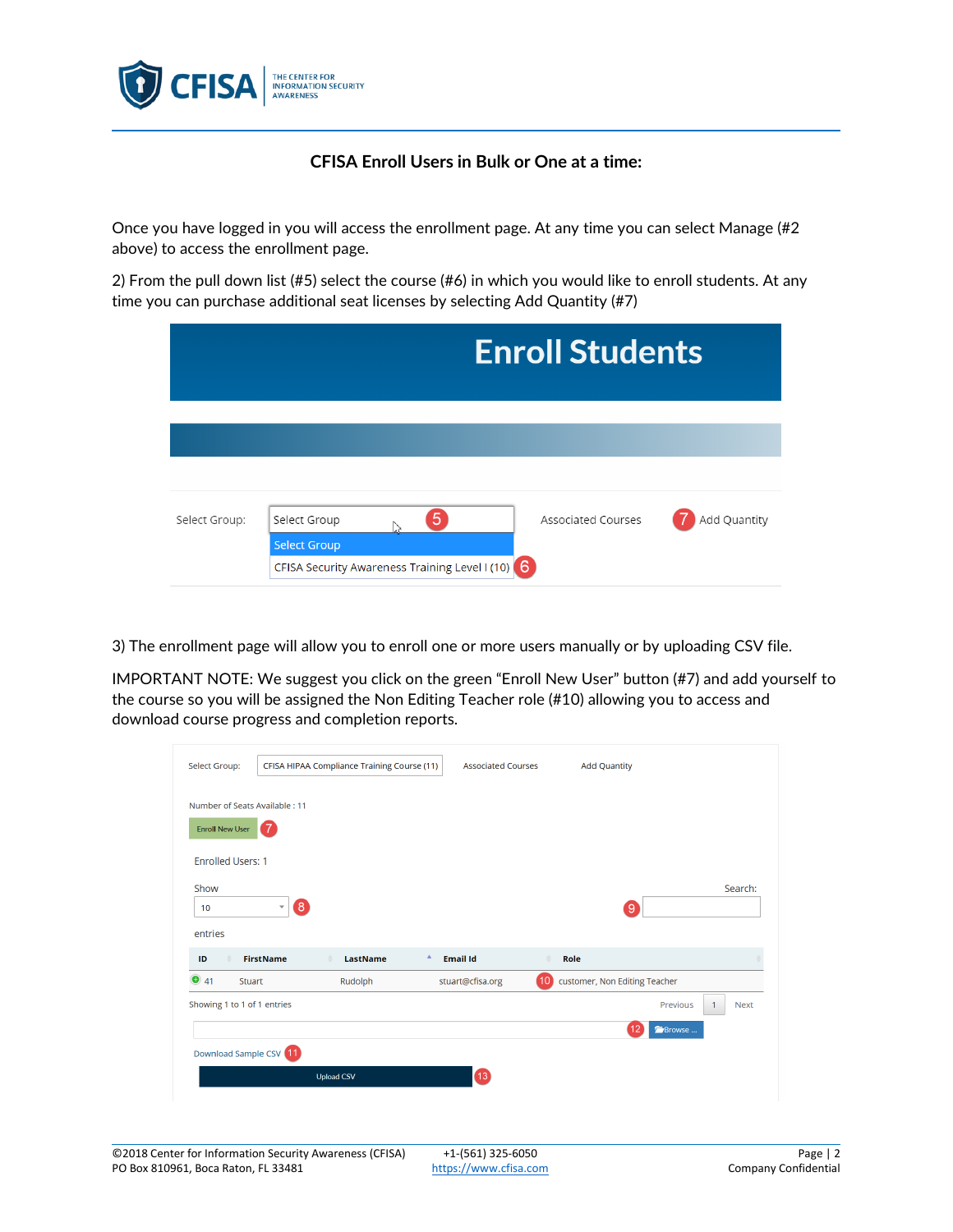

- 4) The enrollment page over view:
- #7 manually enroll students
- #8 change the amount of users viewed in the list
- #9 search for a student

| Select Group:                               |                                               | CFISA HIPAA Compliance Training Course (11) | <b>Associated Courses</b>        | <b>Add Quantity</b> |                               |                             |
|---------------------------------------------|-----------------------------------------------|---------------------------------------------|----------------------------------|---------------------|-------------------------------|-----------------------------|
| Number of Seats Available : 11              |                                               |                                             |                                  |                     |                               |                             |
| <b>Enroll New User</b>                      | ◆                                             |                                             |                                  |                     |                               |                             |
| <b>Enrolled Users: 1</b>                    |                                               |                                             |                                  |                     |                               |                             |
| Show                                        |                                               |                                             |                                  |                     |                               | Search:                     |
| 10                                          | $\left[ 8 \right]$<br>$\overline{\mathbf{v}}$ |                                             |                                  |                     | ်9                            |                             |
|                                             |                                               |                                             |                                  |                     |                               |                             |
|                                             |                                               |                                             | Α                                |                     |                               |                             |
| ID<br>41                                    | <b>FirstName</b><br><b>Stuart</b>             | LastName<br>Rudolph                         | <b>Email Id</b><br>$- - - - - -$ | Role<br>10          | customer, Non Editing Teacher |                             |
| entries<br>⊕<br>Showing 1 to 1 of 1 entries |                                               |                                             |                                  |                     | Previous                      | <b>Next</b><br>$\mathbf{1}$ |
|                                             |                                               |                                             |                                  |                     | Browse                        |                             |
| Download Sample CSV 11                      |                                               |                                             |                                  |                     |                               |                             |

#10 – as noted above: First Student Enrolled has rights to access and download student progress and completion reports. (e.g. Administrator)

#11 - download a sample CSV. This file illustrates the information (First Name, Last Name and Email address). You can remove the sample names and replace with your list. Please save file as .CSV format.

#12 - once you file is ready you can select Browse to locate you list in your computer.

#13 – Select to Upload CSV (#12)

#14 - When the file is uploaded into the system you will be prompted to review the list to make any final changes. You can scroll the list (#15). Once you have completed review select Enroll User (#16).

|    | <b>Enroll Users</b> | ×           |  |
|----|---------------------|-------------|--|
| 14 | Enter First Name: * | $\mathbf x$ |  |
|    | Bernard             |             |  |
|    | Enter Last name: *  | 15          |  |
|    | <b>Brady</b>        |             |  |
|    | Enter E-mail ID: *  |             |  |
|    | jal.com<br>$ser@$ : |             |  |
|    |                     |             |  |
|    | Enter First Name: * | $\mathbf x$ |  |
|    | <b>Enroll User</b>  | Cancel      |  |